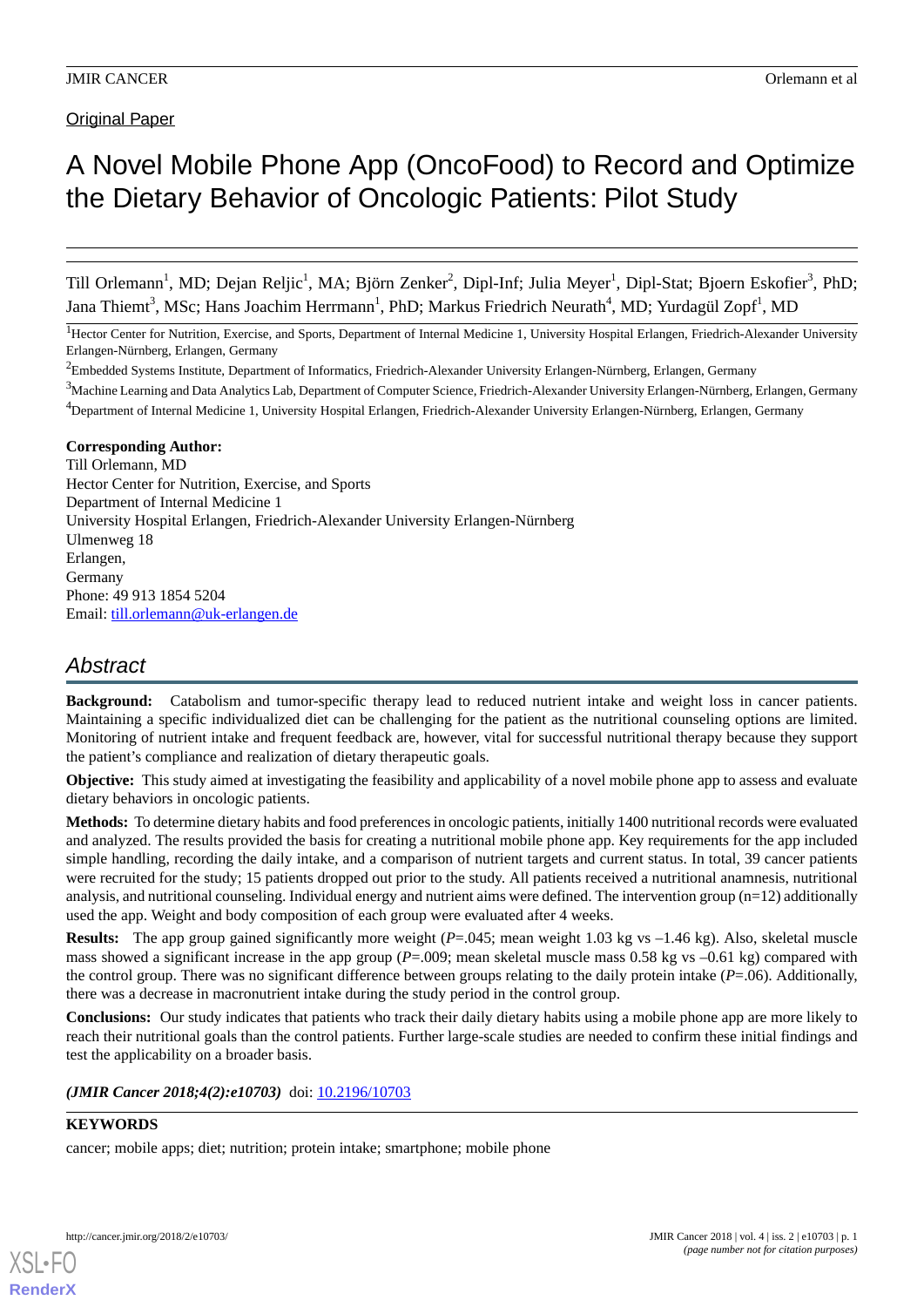# *Introduction*

The nutritional status of cancer patients has a significant influence on morbidity and mortality [[1](#page-12-0)[,2](#page-12-1)]. Cancer-induced inflammatory and catabolic processes lead to a progressive degradation of the muscle mass and the body's fat deposits [[3\]](#page-12-2). Up to 20% of cancer patients die as a result of weight loss and physical wasting [\[4](#page-12-3)]. In addition to tumor cachexia, loss of appetite, malabsorption and reduced nutrient uptake increase weight loss and further accelerate a decline in skeletal muscle mass [[5\]](#page-12-4). Due to the anabolic resistance and increased turnover of muscle proteins, the need for high-quality proteins and amino acids is significantly higher in cancer patients [[6\]](#page-12-5). An early start to nutritional therapy and stabilization of the body composition reduce morbidity and mortality in cancer patients [[2\]](#page-12-1). According to national and international guidelines, screening of the nutritional status is recommended at the beginning of cancer-specific therapy as well as along the course of the disease [[7](#page-12-6)[,8](#page-12-7)]. Patients with suspected malnutrition should be given qualified nutritional therapeutic counseling to optimize their normal diet, and artificial nutrition should be provided if necessary [\[8](#page-12-7)]. Several studies have shown the benefits of nutritional care in cancer patients in relation to numerous aspects (malnutrition, quality of life, complications, mortality) [[9-](#page-13-0)[12](#page-13-1)].

The basis of any nutritional therapeutic concept is to record the individual nutrient intake of the patient. In this context, various dietary assessment methods are available. Retrospective methods have the disadvantage that their reliability strongly depends on the memory performance of patients (eg, 24-hour recall interviews, diet history interviews, or food frequency questionnaires). The gold standard of prospective nutritional protocols has long been the weighing protocol, but this is a burden for patients as all food must be weighed and recorded before being consumed. Therefore, prospective estimation records of food consumption are more patient-friendly. In Germany, for example, the Freiburg Diet Record (FB-DR) is one of the most commonly used estimation records, for which a computer-based evaluation procedure was developed (PRODI software, Nutri-Science GmbH). The database for the FB-DR is the Federal Food Key 3.02 developed by the German Federal Research Institute for Nutrition and Food. In the nutritional questionnaires of the FB-DR, patients record their diet on a standardized sheet. All estimation protocols have an acceptable expenditure of time because a tally list is used to note the food and drinks patients consumed during the course of the day. Qualified nutritionists use the records to determine the current energy and nutrient intake (micro- and macronutrients) of patients. This is important for individualized nutritional counseling and therapy. The food diaries are also used to detect preferences of patients for certain foods. However, none of the usual nutritional records has been developed specifically for cancer patients. Recording of the nutrient intake of oncologic patients would be very important, since dietary habits may change due to the specific disease situation and cancer therapy. National and international guidelines recommend a high-protein diet to counteract tumor cachexia and progressive muscle breakdown [[8\]](#page-12-7). Due to issues relating to the disease and its

therapy, appetite and taste disorders complicate the diet [[13\]](#page-13-2). Thus, a special nutritional profile is typically present that must be individually tailored. However, in clinical routine, the resources for professional nutritional counseling for cancer patients are rather limited.

Mobile phone apps play an increasing role in the everyday use of electronic devices. Patient-specific data can be recorded and analyzed. These mobile phone apps are already being used successfully in other areas of nutrition consultation, and their benefit has been demonstrated in several studies [[14-](#page-13-3)[18\]](#page-13-4).

However, in the field of oncology, comparable studies are rare and data about the usage of electronic aids are currently missing, especially the use of dedicated apps on mobile phones. Continuous monitoring of ingested nutrients and supporting individual nutritional goals by capturing individual dietary habits and dynamic changes during disease progression and tumor therapy are the target criteria of a mobile phone app for cancer patients. Therefore, the primary aim of this study was to evaluate the feasibility and applicability of a novel mobile phone app to assess and evaluate the nutritional status of patients with cancer diseases. Furthermore, we aimed at gaining first insights into whether the app may contribute to an improved nutritional status in cancer patients.

# *Methods*

# **Patient Recruitment**

Initially, 1400 nutritional records of 186 cancer patients from different oncology departments at University Hospital Erlangen were evaluated. The patients received nutritional care at the Hector Center for Nutrition, Exercise, and Sports in the Department of Internal Medicine 1 at the University Hospital Erlangen. For a detailed analysis of nutrient intake, an analysis of the FB-DR nutritional sheets was completed using PRODI version 6.2 organizational software for nutritional counseling and therapy (Nutri-Science GmbH). With the FB-DR, the energy and nutrient supply can be determined by using common kitchen dimensions. Including age, gender, and the number of documented days, a nutritional analysis was carried out using the DACH (Germany–Austria–Switzerland) reference values (German Society for Nutrition, Austrian Society for Nutrition, Swiss Society for Nutrition Research, Swiss Society for Nutrition). The analysis of the text logs was done externally in Java (Oracle Corporation) and Python (Python Software Foundation). The presence or risk of malnutrition was recorded using Nutritional Risk Screening 2002 [\[7](#page-12-6),[19](#page-13-5)[-21](#page-13-6)].

The evaluation of the prospectively collected dietary charts allowed for optimizing the food selection and digital input of the daily diet into the app. The detailed recording of individual nutritional habits of cancer patients made it possible to detect foods missing from the FB-DR and preferences in food selection and develop the widest possible food choices for programming the app, based on the preferences of cancer patients. The nutritional goals were defined based on current national and international guideline recommendations on cancer nutrition [[8\]](#page-12-7).

 $XS$  • FO **[RenderX](http://www.renderx.com/)**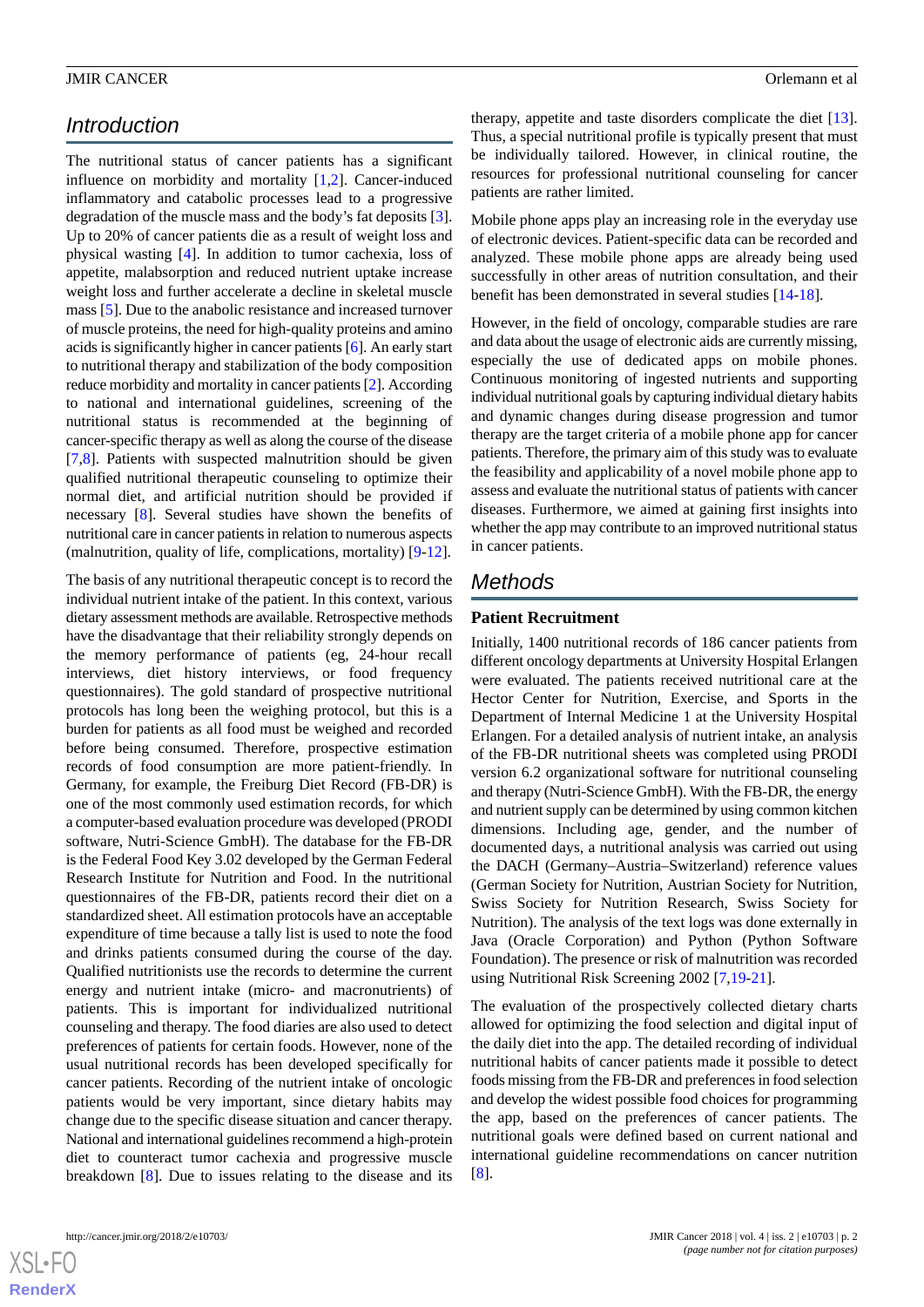<span id="page-2-0"></span>Figure 1. Design of study. BIA: bioimpedance analysis.



# **Study Design**

This study (see [Figure 1](#page-2-0) for flow diagram) recorded food intake over a 4-week period. After an initial nutritional analysis, both groups received professional nutritional advice with the aim to achieve the individually determined energy and nutrient requirements. Because of its explorative character, no explicit case number estimation was made.

In group 1 (app group), food intake was initially recorded using the FB-DR. In addition to the paper protocol, the participants were provided with a mobile phone with an Android operating system and the OncoFood app for nutritional documentation. To ensure that no entries were forgotten, the app reminded the user with an acoustic signal. The patient had the opportunity to check the current state and development of their energy and nutrient supply in the app.

[XSL](http://www.w3.org/Style/XSL)•FO **[RenderX](http://www.renderx.com/)**

In group 2 (usual care), food intake was recorded using a standardized paper record (FB-DR). Study participants completed the protocol for 3 days according to a given classification of the different foods. The nutritional analysis of the documented food was completed using PRODI software. The patients implemented the nutritional aims for the next 4 weeks by themselves.

#### **Setup of the App**

OncoFood for Android mobile phones was developed in Java with Android Studio specifically for this study and programmed for the mobile phone Huawei Y6 (Huawei Technologies Co Ltd). Mobile phone selection was based on the average battery life and acquisition costs. Of course, the app can also be used on any other Android-based mobile phone. The app contains a database of more than 1300 nutrition facts for foods based on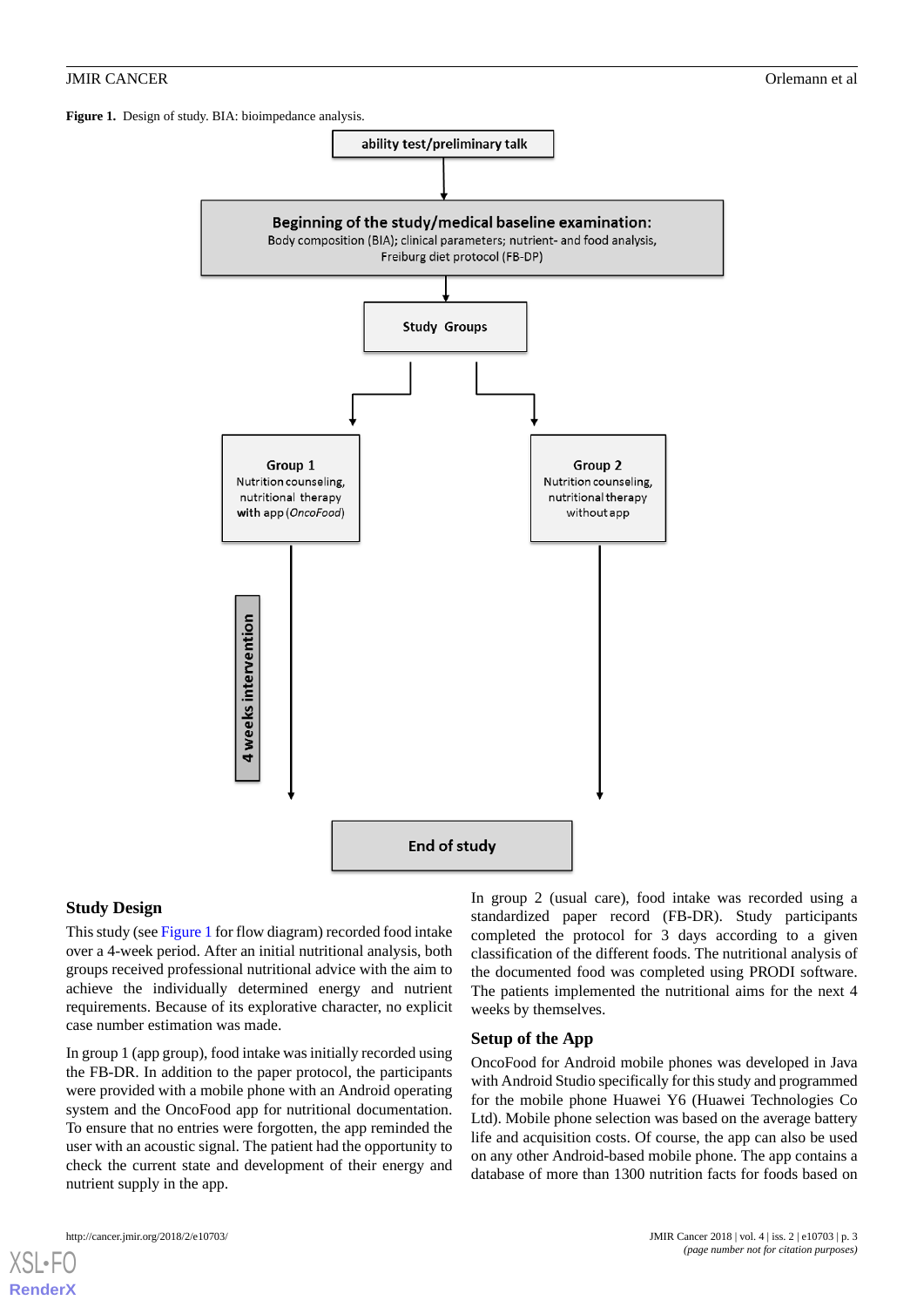the German Nutrition Society's nutritional value table [\[22](#page-13-7)]. The version used was updated based on the Federal Food Key 3.02.

Oncologic patients require high-calorie fluids, so 24 artificial, high-calorie liquids were added to the database with the appropriate nutritional values. Furthermore, foods listed by the cancer patients but missing from the top 200 foods in the FB-DR nutritional protocols in the preliminary evaluation were added. For each listed food, the water, energy, proteins, fat, carbohydrates, and fiber components were stored, which allowed a detailed nutritional calculation. Subjects were asked to enter the ingested foods and drinks into the app daily. The foods could either be entered by the screen keyboard or voice input. The last recorded foods could be saved and quickly revisited in a favorites list. Alternatively, the food could be selected from 16 categories such as fruit or bread spread. Compound and regularly scheduled meals (eg, spaghetti Bolognese, lasagna, or bread and butter) could be selected and saved for later reuse. The app reminded patients to enter their food intake every day at 9 am, 1 pm, and 7 pm. In case of a missed entry, the reminder function went off every 3 minutes (between the hours of 8 am and 10 pm only). Once a week, at 5 pm, patients were reminded with an acoustic signal to enter weight and appetite parameters collected to record the clinical status of the patient.

# **Use of the App**

<span id="page-3-0"></span>After individual nutritional status was recorded, OncoFood was configured individually for each patient by a physician and a nutritionist. For this purpose, nutritional goals and current weight were entered into the app ([Figure 2](#page-3-0)). The mobile phone was then given to the patient. Patients entered consumed food daily; meals were stored separately and presented in an overview

([Figure 3\)](#page-4-0). Once the food was entered, charts showed whether patients reached their daily nutritional goals [\(Figure 4](#page-4-1)). The use of traffic light colors and symbol diagrams helped patients interpret what they had achieved. For example, a green cup represents the fact that a nutritional goal has been achieved with a nutrient. This aimed at motivating the patient to adhere to their nutritional plan.

# **Bioimpedance Analysis**

Bioimpedance analysis (BIA) is an easy-to-use, noninvasive method for determining the body composition of a patient. Each patient, regardless of group affiliation, received a measurement at the beginning and end of the study. The BIA is based on the measurement of body resistance against an electrical alternating current caused by the application of a voltage source. The BIA device used (Medical Body Composition Analyzer [mBCA], seca GmbH) is a multifrequency (5, 50, and 100 kHz) device with a hand/foot resistance of <300 ohm and a sandwich resistance of <30 ohm. Based on measured resistance and reactance values, the device calculates body cell mass and extracellular mass including intracellular water and extracellular water. In addition, the body fat mass is determined and the phase angle is calculated. The phase angle from the BIA measurement has been reviewed in several clinical trials and shown to be a useful prognostic marker for various diseases such as cirrhosis, HIV infection, and cancer [[23\]](#page-13-8). With the modification of the phase angle to the standardized phase angle, its statement becomes more specific because it is related to the population (age, body mass index, nationality) [\[24](#page-13-9)]. The prognostic statement of the phase angle becomes more precise through the modification.

**Figure 2.** Nutritional goals and weight.

| d.                                 | $2 \approx \ln 15.35$ |
|------------------------------------|-----------------------|
| <b>Preferences</b>                 |                       |
| username: John Doe<br>(user ID: 5) |                       |
| formulate objectives               |                       |
| fiber, grams/day:                  | 80                    |
| energy, kcal/day:                  | 2500                  |
| proteins, grams/day:               | 150                   |
| carbohydrates, grams/day:<br>300   |                       |
| weight in kilograms:<br>70         |                       |
|                                    |                       |
| x<br><b>CANCEL</b>                 | <b>FINISH</b>         |
|                                    |                       |

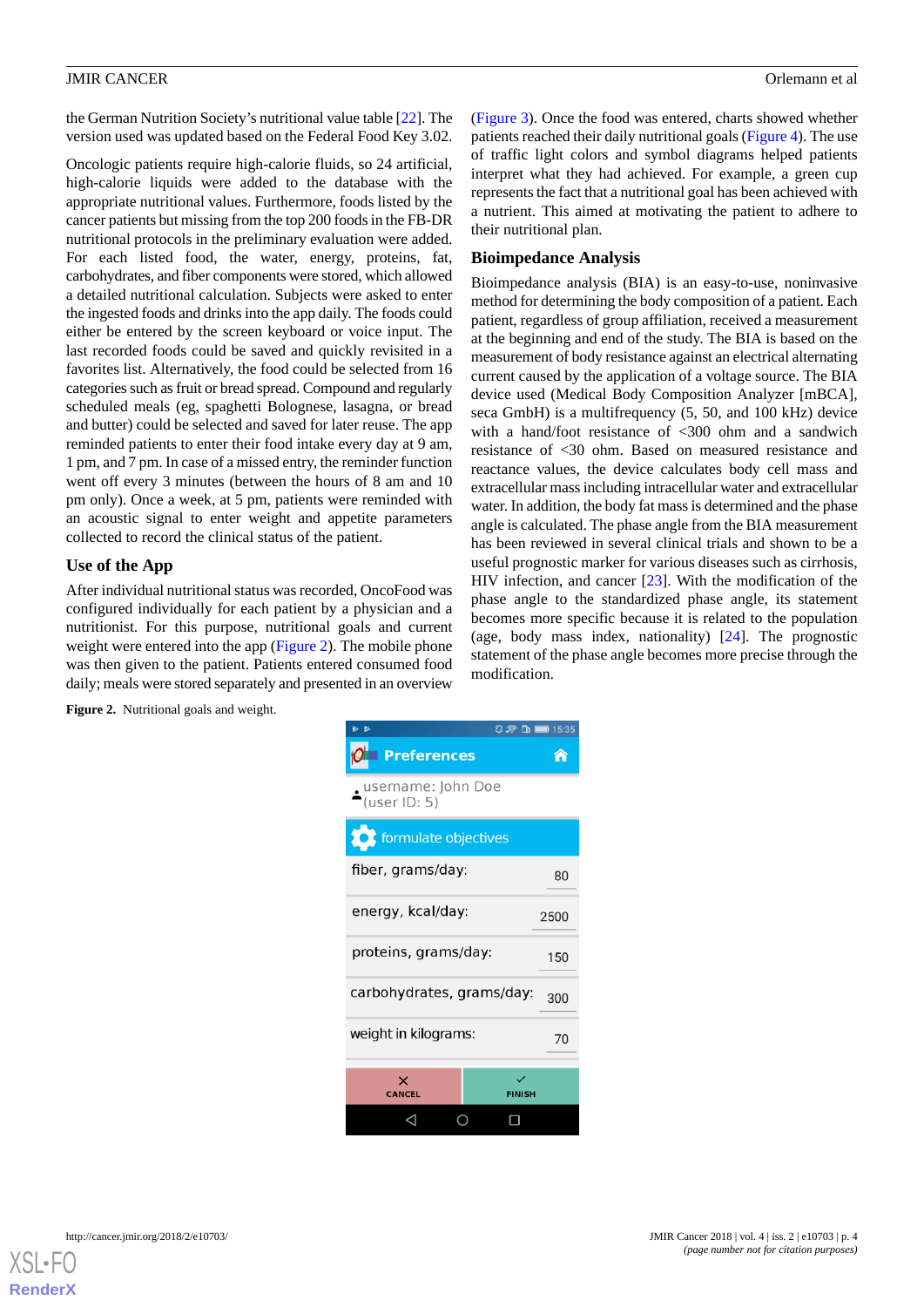<span id="page-4-0"></span>**Figure 3.** Daily input of consumed food.

| 無図をあ                                         | $0.89$ th $500$ 15:45 |
|----------------------------------------------|-----------------------|
| <b>New: today, breakfast</b>                 |                       |
| food items                                   | number of<br>servings |
| orange juice<br>glass of 200.0 grams         | 1.0                   |
| oats<br>portion of 10.0 grams                | 3.0                   |
| fruit yoghurt, 3.5% fat<br>cup of 10.0 grams | 1.0                   |
|                                              |                       |
| $\left(\frac{1}{2}\right)$ ADD FOOD ITEMS    | PHOTO                 |
| ×<br><b>CANCEL</b>                           | <b>FINISH</b>         |
|                                              |                       |

<span id="page-4-1"></span>**Figure 4.** Record of daily nutritional goals met.

| 無図ある          |                |       |              | $0.7 \times 10$ m 15:48 |
|---------------|----------------|-------|--------------|-------------------------|
|               | <b>Results</b> |       |              | 合                       |
|               | □ day          |       | $\sim$ trend |                         |
| esterday      |                | today |              |                         |
|               | carbohydrates  |       |              |                         |
| ₹             |                |       | 227          | 300                     |
| water         |                |       |              |                         |
| ₹             |                |       | 2442         | 3000                    |
| dietary fibre |                |       |              |                         |
| Ͼ             | 10.0           |       |              | 80                      |
| fat           |                |       |              |                         |
| Œ             |                | 25.0  |              | 80                      |
|               |                |       |              |                         |

#### **Statistics**

[XSL](http://www.w3.org/Style/XSL)•FO **[RenderX](http://www.renderx.com/)**

For categorical variables, numbers and percentages were determined and tested for baseline differences using the chi-square test. For continuous variables, averages and standard deviations were calculated at the beginning and end of the study in both groups (app subjects, controls). All the nutritional variables were given in the actual amount relative to the agreed target size. All continuous variables were tested with the Wilcoxon sign-rank test for differences within the groups before

and after intervention. Differences in the final and starting values were calculated and tested using the Mann-Whitney *U* test. All analyses were performed with the statistical package R version 3.3.1 (R Foundation for Statistical Computing).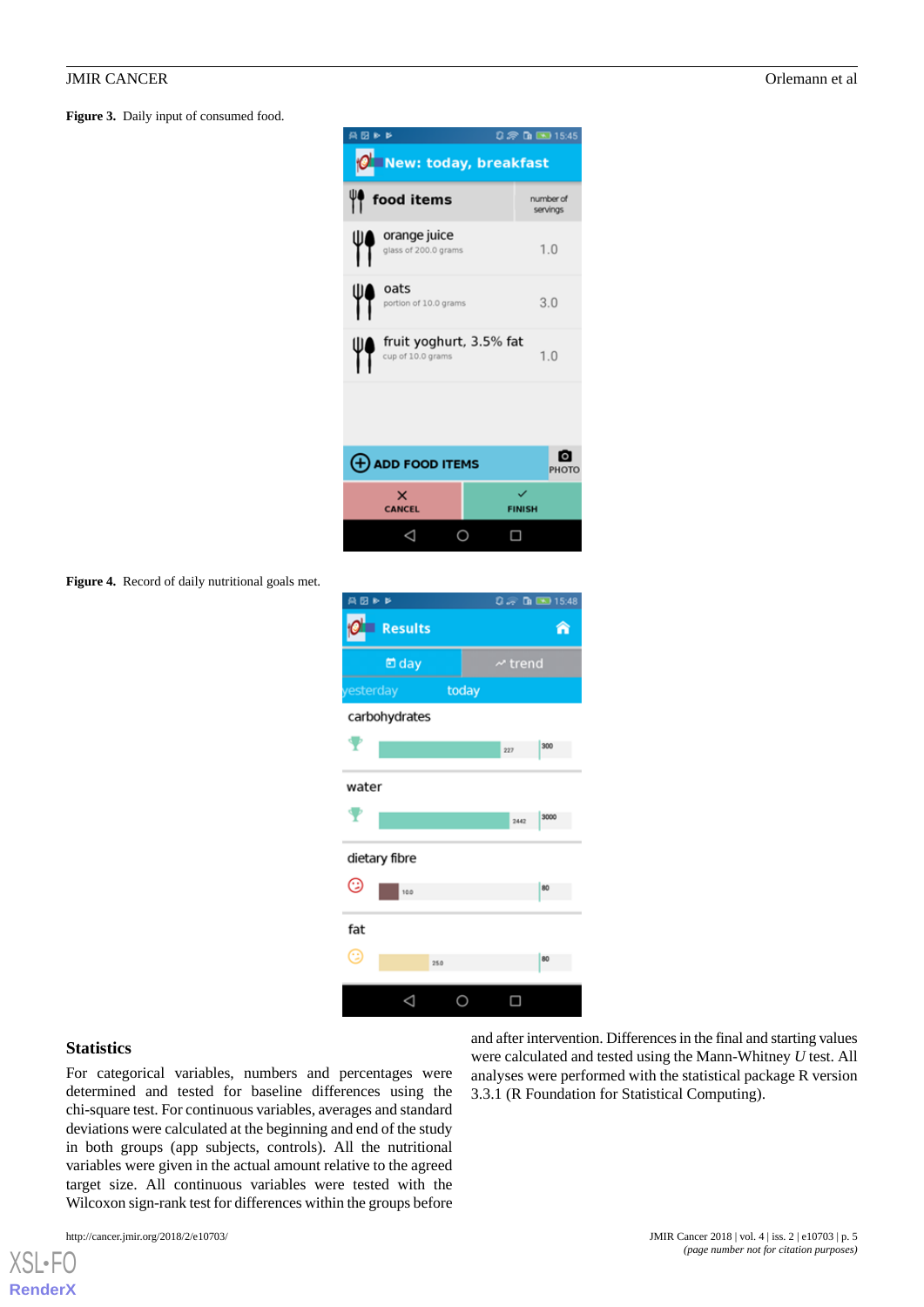# *Results*

# **Key Findings**

Of the FB-DR protocols initially evaluated to interpret the dietary habits of cancer patients, 47.8% (89/186) were of women and 51.2% (97/186) were of men. Patients with different tumors (prostate, breast, esophagus, bronchi, stomach, pancreas, kidneys, liver, ovaries, colon, cecum, rectum, papillae, blood and hematopoietic system, lymphatic system, skin, or pleura) were included in the study. The mean age of the patients was 58.4 years (range 27-90 years). An average nutritional risk score of 3 points was determined.

<span id="page-5-0"></span>Averages of 7.5 (SD 4.7) protocols per patient were completed. Although more than 7 protocols per patient were analyzed, no

additional nutritional information could be evaluated. In particular, there were no differences in the number of specified foods recorded using the protocols (59.2 [SD 23.6]; [Figure 5\)](#page-5-0). Missing among the top 10 ([Tables 1-](#page-5-1)[3\)](#page-6-0) foods most frequently mentioned in the FB-DR were beef and pork and their by-products. Drinks, fruit and fruit preparations, bread products, and dairy products were often consumed. Of the 172 foods listed in the FB-DR, 169 were recorded by the patients.

Out of the top 200 foods cited by our cancer patients as being preferred foods, 31 were missing from the FB-DR. Three foods (liquors, hamburgers, and cheeseburgers) that can be marked in the FB-DR were not even selected by oncologic patients ([Table 4](#page-7-0)).

**Figure 5.** Increase in the number of different foods in terms of the number of protocols delivered.



<span id="page-5-1"></span>**Table 1.** Top 10 food choices documented by the participating cancer patients (excluding water and tea).

| Position | Food                         | Terms (N) |
|----------|------------------------------|-----------|
| 1        | <b>Butter</b>                | 155       |
| 2        | White coffee                 | 147       |
| 3        | Coffee                       | 136       |
| 4        | Apple                        | 126       |
| 5        | Tomato                       | 123       |
| 6        | Milk, 1.5% fat               | 108       |
| 7        | Banana                       | 104       |
| 8        | Espresso                     | 94        |
| 9        | Hen's egg, cooked, with salt | 83        |
| 10       | Carrot                       | 80        |

[XSL](http://www.w3.org/Style/XSL)•FO **[RenderX](http://www.renderx.com/)**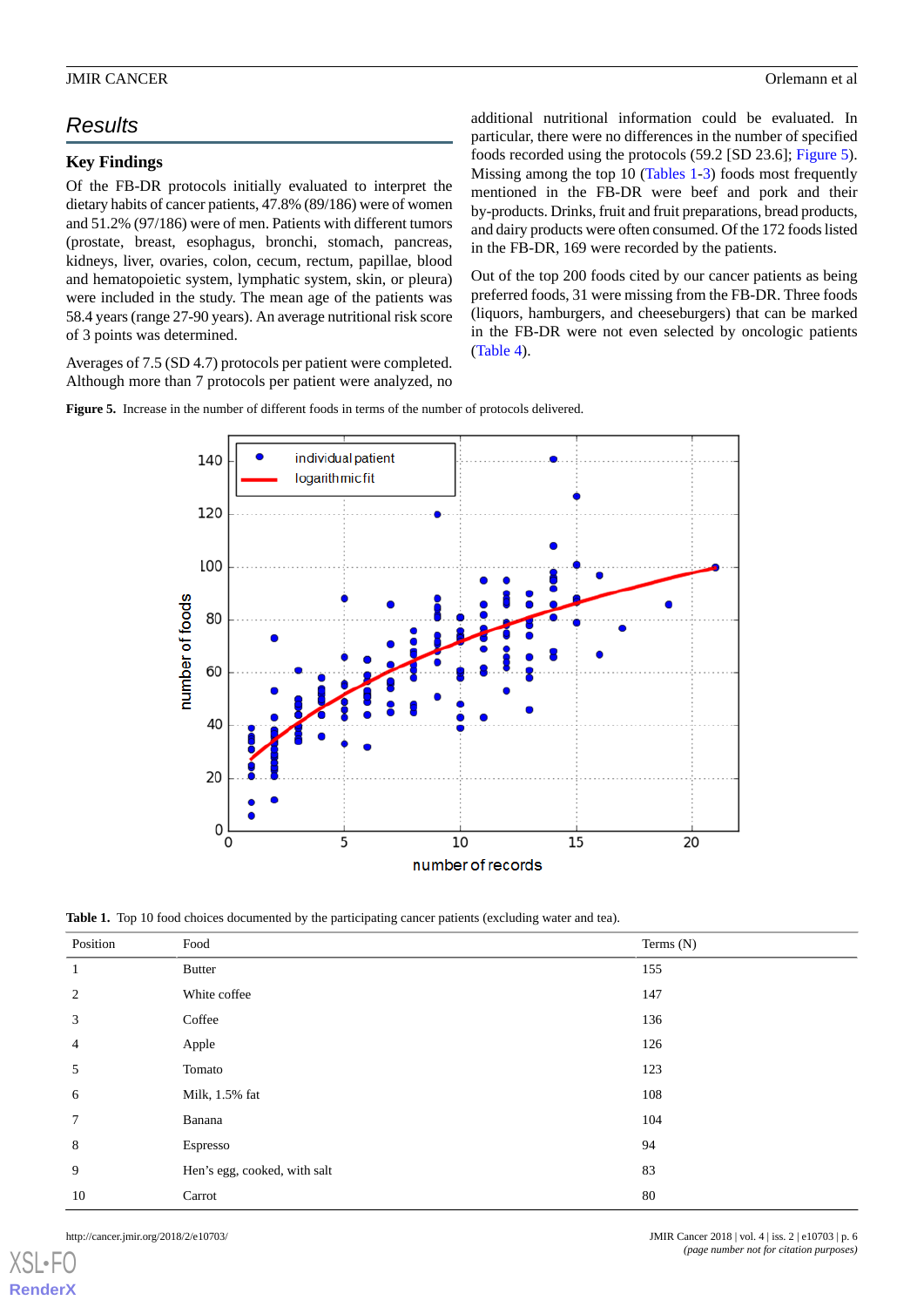**Table 2.** Top 10 most consumed drinks documented by the cancer patients (including water and tea).

| Position       | Food                  | Terms (N) |
|----------------|-----------------------|-----------|
| -1             | Water                 | 520       |
| 2              | Herbal tea            | 266       |
| 3              | Mineral water         | 206       |
| $\overline{4}$ | White coffee          | 147       |
| 5              | Coffee                | 136       |
| 6              | Milk, 1.5% fat        | 108       |
| $\tau$         | Espresso              | 94        |
| 8              | Coffee cream, 10% fat | 63        |
| 9              | Apple spritzer        | 59        |
| 10             | Soft drinks           | 57        |

<span id="page-6-0"></span>**Table 3.** Top 10 food choices documented by the cancer patients (excluding drinks).

| Position       | Food                         | Terms (N) |
|----------------|------------------------------|-----------|
| 1              | <b>Butter</b>                | 155       |
| 2              | Apple                        | 126       |
| 3              | Tomato                       | 123       |
| $\overline{4}$ | Banana                       | 104       |
| 5              | Hen's egg, cooked, with salt | 83        |
| 6              | Carrot                       | 80        |
| 7              | Cucumber                     | 79        |
| 8              | Rye whole grain bread        | 74        |
| 9              | Jam                          | 71        |
| 10             | Red pepper                   | 70        |

The app's food database was programmed based on recorded nutrition protocols and the database of the German Nutrition Society [[22\]](#page-13-7). Of the 39 patients (15 men and 24 women) originally recruited, 15 patients cancelled their participation before initiating the study. The most common reason for this was an inpatient admission. A total amount of 24 participants took part in the app study during the 4-week intervention. Twelve participants were assigned to a control group and 12 patients to the app group. This is still an appropriate sample size for this pilot investigation [[25\]](#page-13-10). The group of patients suffering from a gastrointestinal tumor (n=16) was most frequently represented. Significant differences could be identified with regard to the achievement of the defined nutritional therapeutic goals. Thus, the protein and fat intake in the control group at the end of the study does not differ compared with the start of the study (*P*=.91). Fiber intake

(*P*=.34), carbohydrates (*P*=.27), and total energy intake (*P*=.42) even show a worsening of the initial situation after 4 weeks. The patients who used OncoFood during the 4-week period achieved more than 100% of nutritional goals, especially with regard to protein and fat intake, as well as the total amount of energy [\(Figures 6](#page-8-0) and [7](#page-9-0)) in comparison with the control cancer patients. They also achieved an adequate carbohydrate intake. The amount of fiber alone fell slightly compared with the previous value. The evaluation of the data shows a significant increase in skeletal muscle mass (*P*=.009; mean skeletal muscle mass 0.58 kg vs –0.61 kg; [Figure 8\)](#page-9-1) and fat-free mass (*P*=.03; [Figure 9](#page-10-0)) for the app-using patients during the 4-week treatment. Weight gain and body mass index during the study period were significantly higher in the app subjects (*P*=.045; mean weight 1.03 kg vs –1.46 kg; [Figure 10](#page-10-1)).

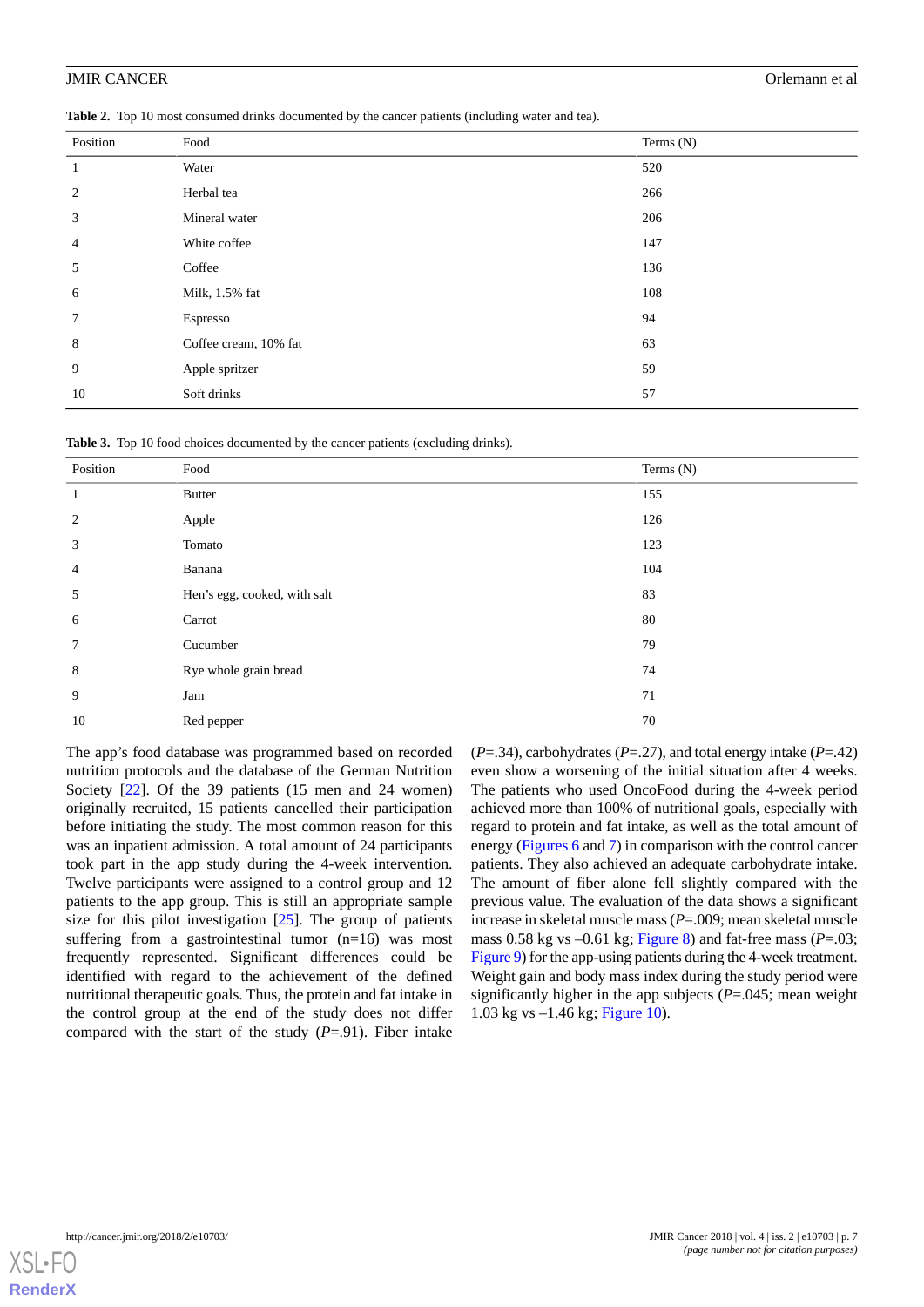<span id="page-7-0"></span>**Table 4.** Foods from the top 200 list from cancer patients that are not in the Freiburg Diet Record compared with foods from the Freiburg Diet Record that are not in the top 200 list of foods from cancer patients.

| Position   | $\operatorname*{Food}$     |
|------------|----------------------------|
| $\,1\,$    | $\mbox{Liquor}^{\mbox{a}}$ |
| $\sqrt{2}$ | Hamburger $a$              |
| 3          | Cheeseburger $^{\rm a}$    |
| 74         | Formula diets              |
| 130        | Pretzel                    |
| 139        | Vegetarian pastries        |
| 153        | Gingerbread                |
| 158        | Fried egg                  |
| 159        | Linseed                    |
| 161        | Malt beer                  |
| 164        | Doughnut                   |
| 166        | Soy milk                   |
| 169        | Avocado                    |
| 170        | Apple puree                |
| 172        | Protein bread              |
| 173        | Cheesecake                 |
| 174        | Mozzarella                 |
| 175        | Cappuccino                 |
| 176        | Lamb                       |
| 177        | Scrambled eggs             |
| 178        | Tiramisu                   |
| 182        | Apple spritzer             |
| 183        | Wheat bran                 |
| 184        | Espresso                   |
| 185        | Fruit salad                |
| 187        | Feta cheese                |
| 190        | Kefir                      |
| 191        | Goat cheese                |
| 192        | Pita bread                 |
| 193        | Smoothie                   |
| 194        | Whole grain toast          |
| 195        | Shandy                     |
| 199        | Tomato juice               |
| 200        | Shrimp                     |

<sup>a</sup> Foods in the Freiburg Diet Record that are not in the top 200 list.

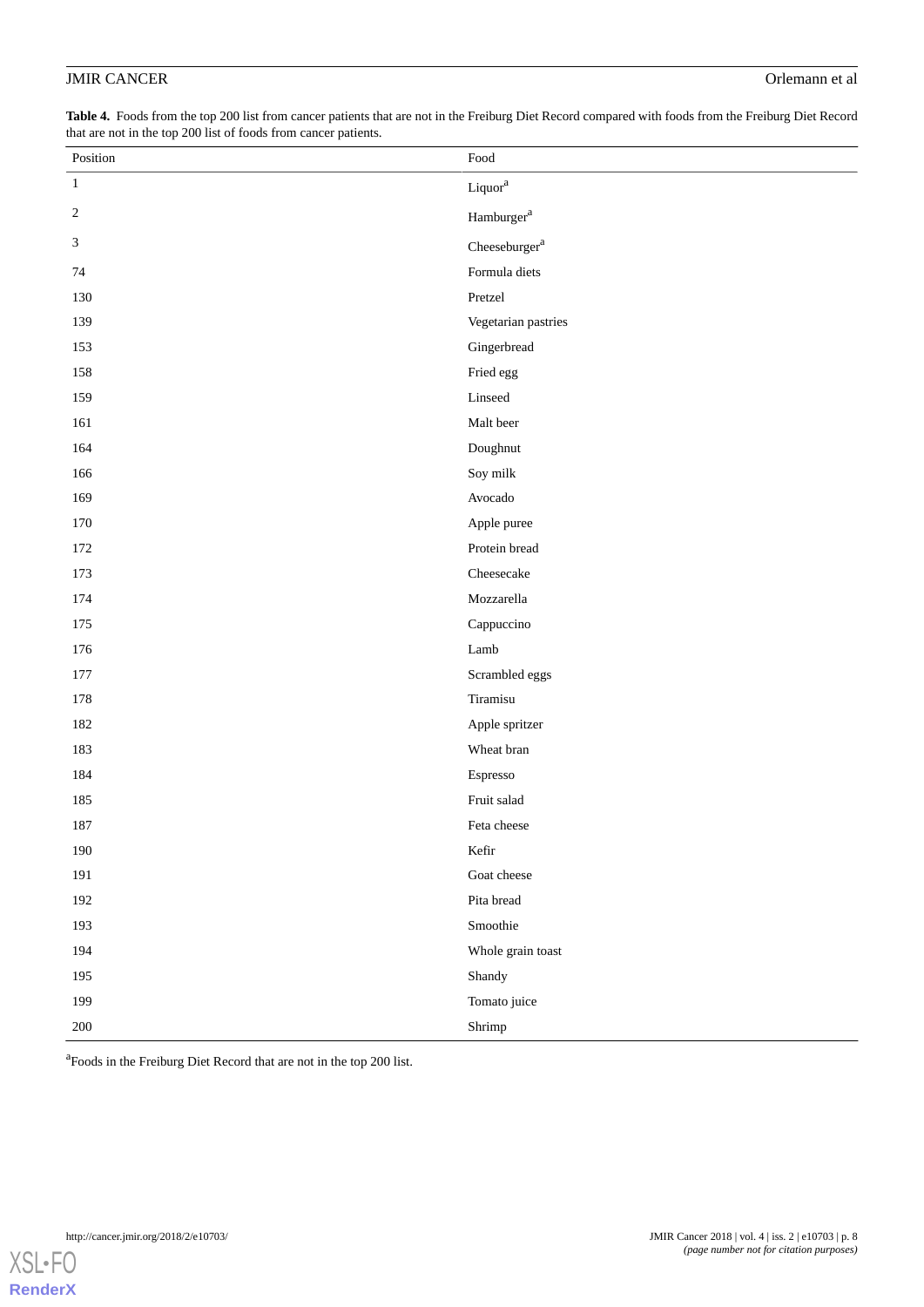<span id="page-8-0"></span>Figure 6. Four-week overview of nutritional goals reached by cancer patients using the app.



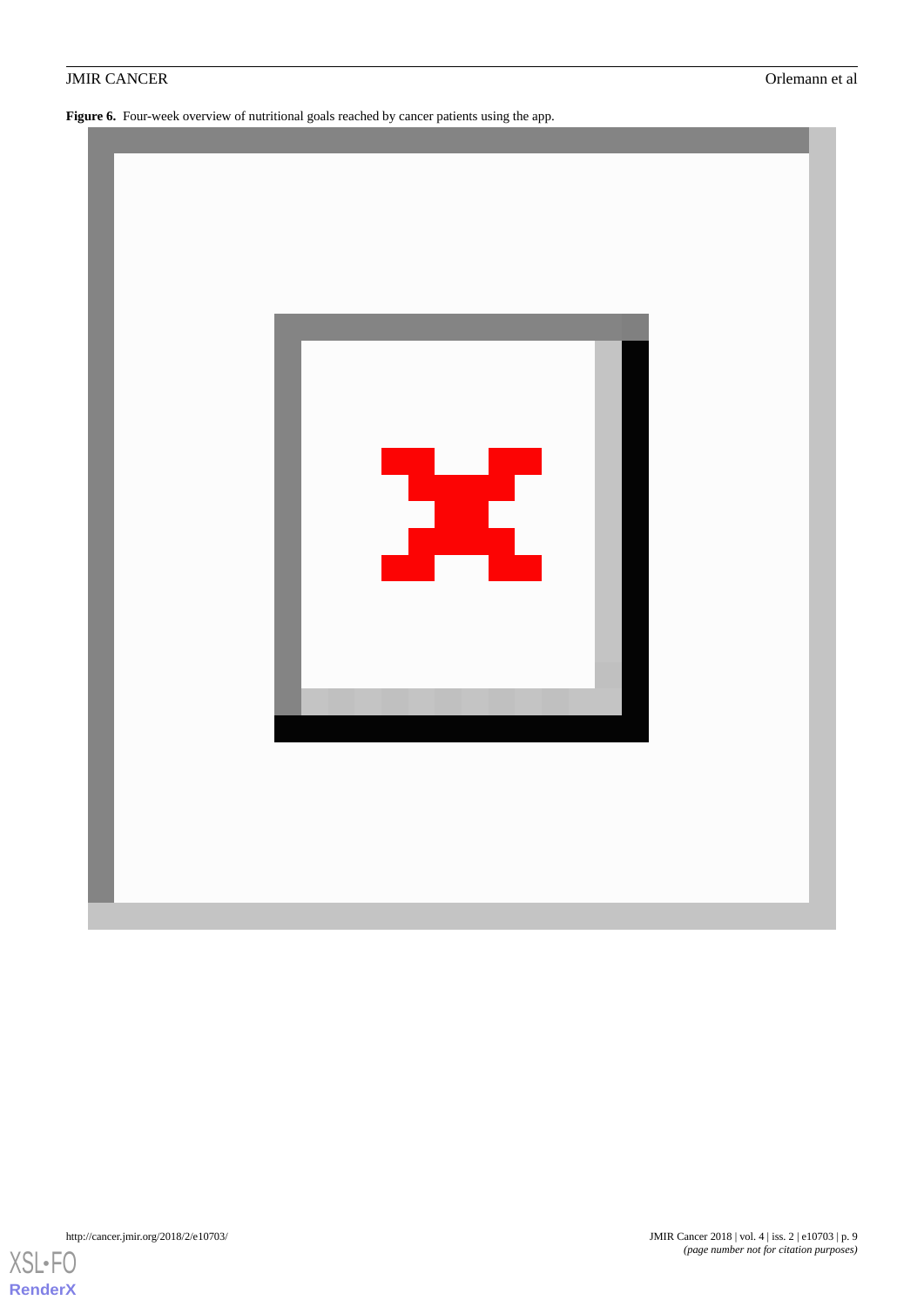<span id="page-9-0"></span>Figure 7. Four-week overview of nutritional goals reached by control group cancer patients.



<span id="page-9-1"></span>Figure 8. Skeletal muscle mass before and after intervention (app vs control).

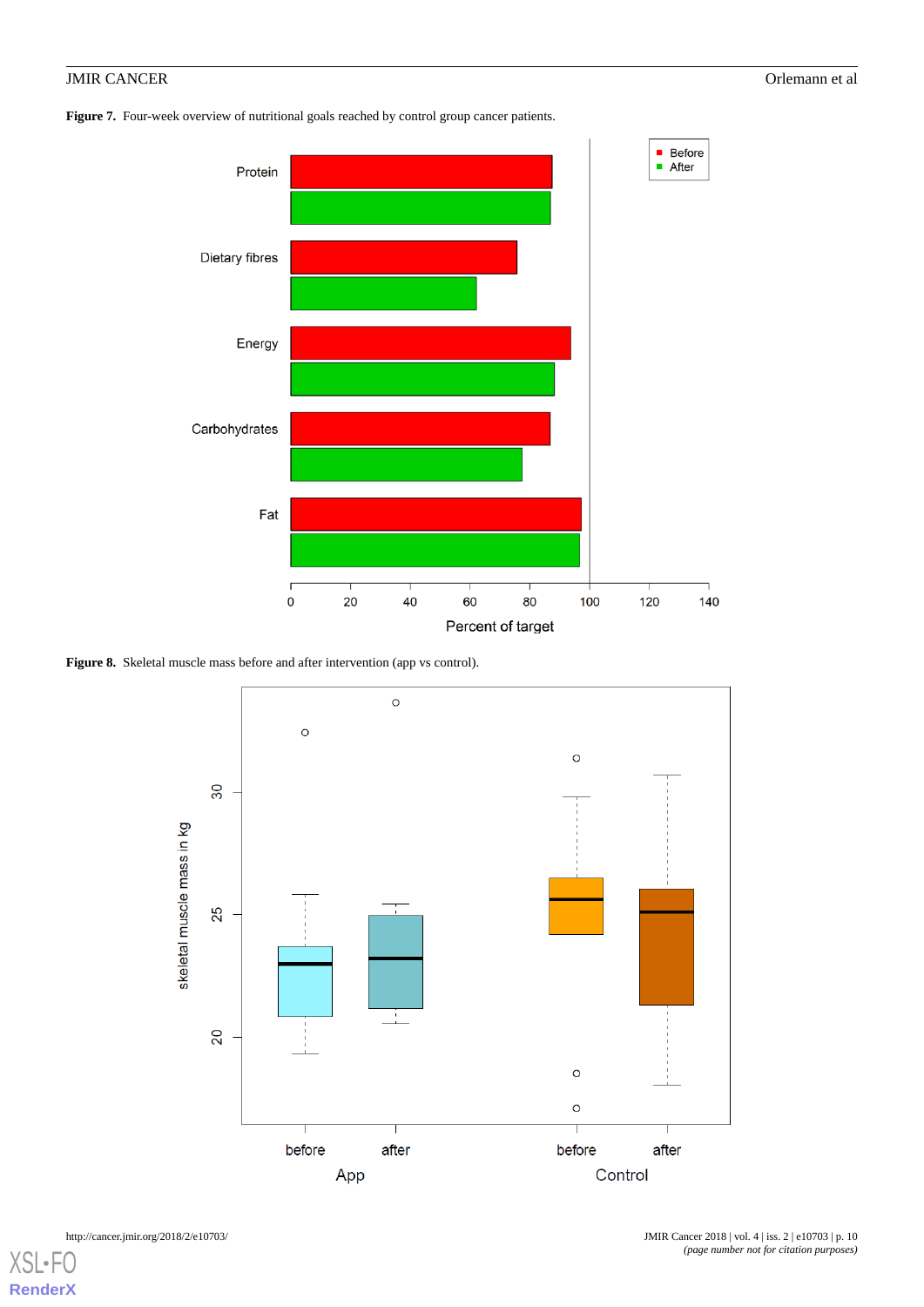<span id="page-10-0"></span>Figure 9. Fat-free mass index before and after intervention (app vs control).



<span id="page-10-1"></span>Figure 10. Weight before and after intervention (app vs control).



[XSL](http://www.w3.org/Style/XSL)•F **[RenderX](http://www.renderx.com/)**

http://cancer.jmir.org/2018/2/e10703/ JMIR Cancer 2018 | vol. 4 | iss. 2 | e10703 | p. 11 *(page number not for citation purposes)*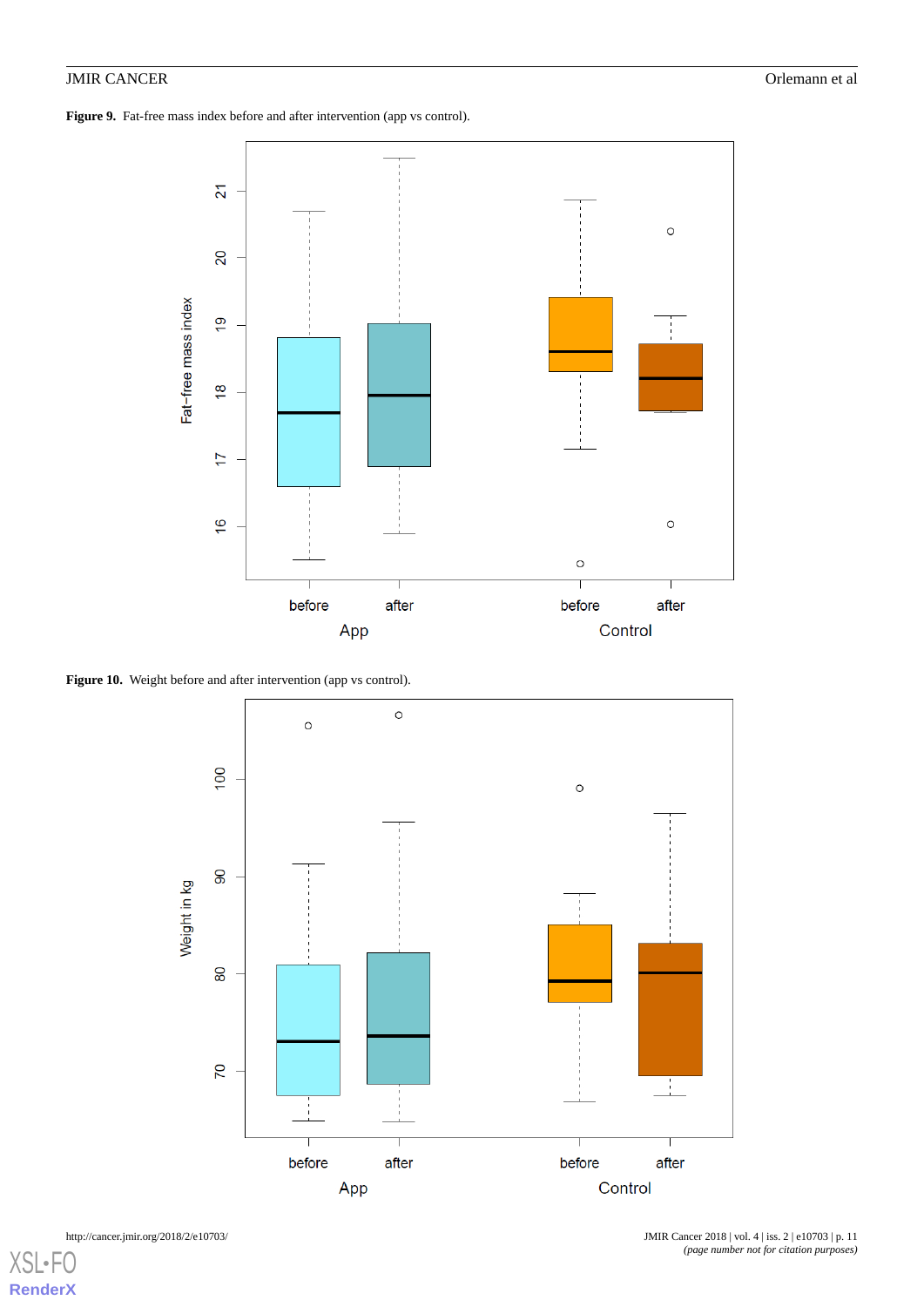The Android devices are owned by the clinic and were configured with a parental control app, allowing the subjects to access nothing but the OncoFood app and simplifying the task for them. Still, getting used to the new phone and app required effort and could be challenging for the individual subject. Nevertheless, the patients adapted easily to the phones and the OncoFood app running on them.

# **Users' Opinions**

The patients in the group using OncoFood were asked to provide suggestions for improvement as well as positive and negative feedback. One particularly positive bit of feedback was that all meals in the database of the app were available. Also, the overview of the daily goal of nutrient intake was praised. Some noted that using the app would take too much time. One request was that the voice input of the app (via an activated internet connection) should also work offline. Additionally, many users also wished for recipe suggestions and the ability to make changes to existing and past data on foods and prepared meals.

# *Discussion*

# **Principal Findings**

On the basis of nutritional protocols, we were able to present for the first time that cancer patients not only show a changed diet but, in particular, have insufficient protein intake than is necessary for them. The analysis of standardized nutritional protocols showed that meat, for example, was not listed among the 25 most commonly consumed foods by tumor patients. Fish consumption was named last. However, not all of the preferred foods consumed by cancer patients were found in the standardized nutritional protocol. With adapted nutritional documentation and individualized nutritional care, the use of app assistance was associated with optimized nutritional status and could stabilize the body composition in cancer patients compared with conventional nutritional assistance.

Meat consumption has a higher priority in the healthy population compared with cancer patients. Meat is considered to be an important source of protein and contains a relevant amount of vitamins, trace elements, and minerals. A disturbed taste perception in cancer patients seems to be responsible for the avoidance of meat. In particular, the taste disturbance with the quality of bitter seems to increase the aversion to meat proteins [[26\]](#page-13-11). This is especially unfavorable, as cancer patients require increased protein intake to counteract muscle breakdown caused by systemic inflammation and malignancy catabolic status.

A systematic recording of nutrition is the basis of nutritional treatment. We could show that standardized nutritional protocols such as the FB-DR may require special attention to specific dietary needs of specific disease populations. Among the 200 foods most commonly consumed by cancer patients, 31 foods were not included in the nutritional protocol. Artificial foods, such as enteral nutrition, were completely missing on the FB-DR. The results of our cancer database nutrition protocols served as a basis to optimize the food documentation of the OncoFood app.

The possibilities of nutritional counseling are often very limited in clinical practice due to the lack of sufficient consultation hours and human resources. In clinical routine, paper documentation is used to record the nutritional status, which is often completed retrospectively. This can lead to missing information about the daily food consumption.

A timely and detailed review of nutrient intake is very difficult to implement with the analogue protocol. In addition, the 1 to 3 day nutritional protocols do not provide complete records of the patient's actual nutrition as a function of disease progression. In particular, tumor patients may have extremely high fluctuations in terms of nutrient uptake due to their tumor-specific therapy and the dynamic course of their disease. Not only the tumor cachexia but also the antitumor therapy (eg, chemotherapy, radiotherapy, or surgical therapy) influence food intake. A timely and continuous recording of these fluctuations in nutrient uptake by conventional nutritional protocols will hardly be possible.

So far, only Coughlin et al [[27\]](#page-13-12) have used a mobile phone app to record the nutritional status and activity levels in breast cancer patients. In this study, the participants were provided with an app that stores the information from 2 commercially available apps (Fitbit device for monitoring physical activity and the LoseIt! mobile phone app for monitoring and tracking diet and nutrition) and additionally contains information and tips for the prevention of breast cancer.

However, the patients did not initially receive professional dietary advice from dieticians who conducted an individual nutritional analysis and nutritional goals calculation as in our study. The data collection was based on the inputs of the patients in commercially available apps that were not specifically designed for cancer patients. Comparable to the OncoFood app used in our study, users were given a nutritional goal and a reminder to improve their compliance. In contrast to the OncoFood app, the option of a voice function was not available. A detailed analysis on which database the nutritional recommendation was based on was not reported. The use of apps in cancer patients has been studied mainly for the detection of cancer pain [[28\]](#page-13-13). The benefits of the electronic input and regular monitoring of nutritional treatment were also reflected in our results. We could demonstrate that app users were able to achieve their previously defined nutritional therapeutic goals. The protein and fat intake as well as the total amount of energy were achieved more than 100%.

Compared with the app users, patients with conventional nutrition monitoring could not improve their nutritional status. In some cases a deterioration of the diet was recorded, so that the agreed nutritional goals could not be achieved. Thus, the protein and total energy intake of the control patients at the end of the study period was lower than at the beginning.

The skeletal muscle mass of patients with conventional nutritional intervention decreased over the 4-week study period (*P*=.06). In contrast, close monitoring of the nutritional status in the app group even resulted in significant weight gain (*P*=.05). In particular, skeletal muscle mass was significantly improved  $(P=.03)$ .

 $XS$  $\cdot$ FC **[RenderX](http://www.renderx.com/)**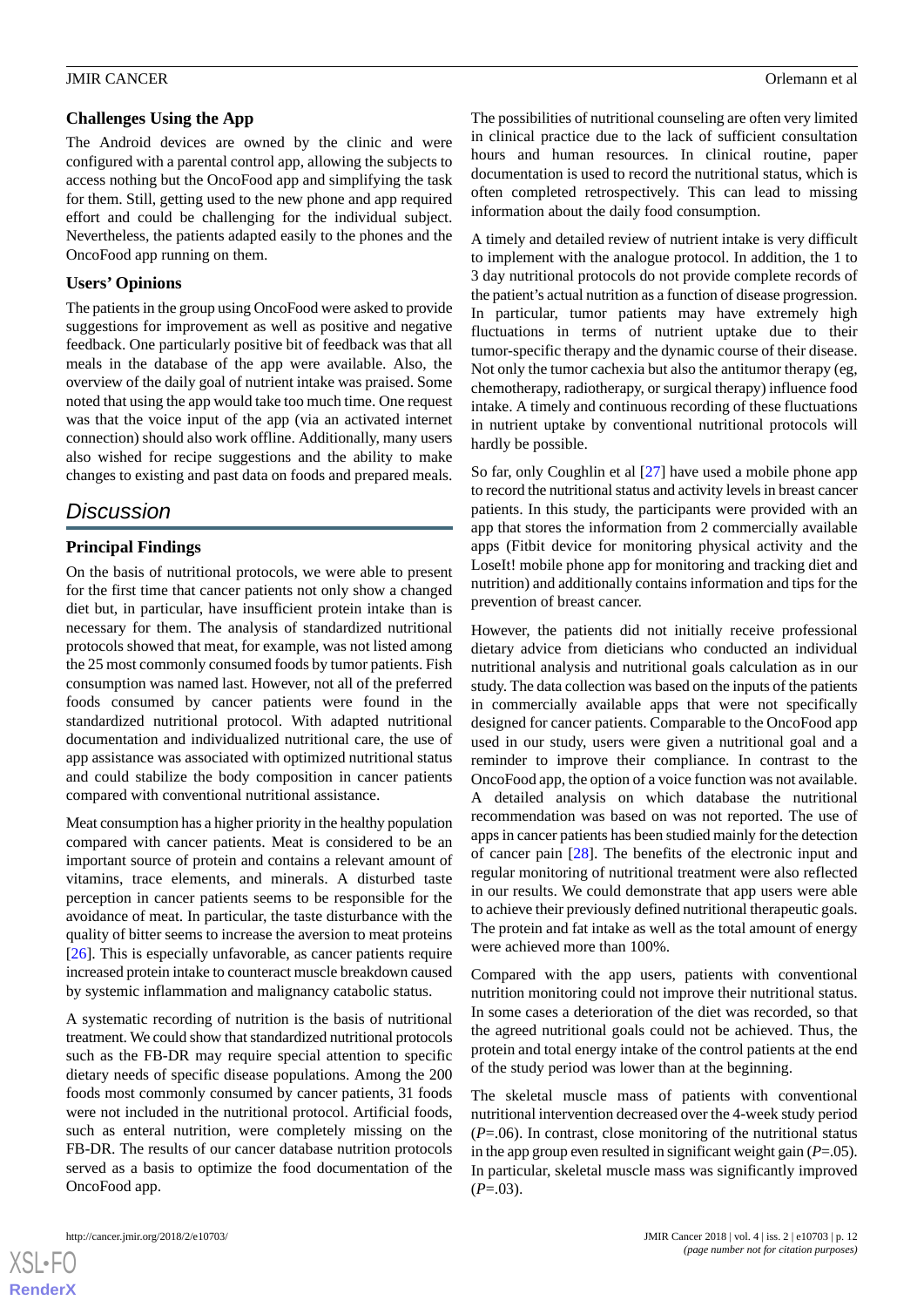Optimal management of nutritional therapy with significant improvement in body composition can otherwise only be shown with very close nutritional supervision. However, this proves to be difficult to perform in clinical routine. Time constraints, organizational circumstances, and socioeconomic aspects don't allow an optimal and individual management of the patient. In this feasibility study, we could demonstrate that individually defined nutritional goals have a relevant influence on the eating behavior of the patients. Due to the easy handling and operation of the app, there was a high level of compliance and acceptance among our cancer patients. This allowed a fast and effective response to any changes in the nutritional needs of cancer patients. The considerable advantage of a mobile phone–controlled app has already been confirmed for other diseases, some of them lifestyle diseases such as diabetes mellitus, hypertension, and obesity [\[15](#page-13-14)[,29](#page-13-15)-[31\]](#page-14-0).

For example, Ryan et al [\[15](#page-13-14)] developed a mobile phone app for people with type 1 diabetes. The aim was to positively influence glucose metabolism by giving patients the opportunity to incorporate the daily glucose measurements in an app and thus to provide a history overview.

There were also time advantages over traditional personal documentation by the patient. In the long term, the app users in this study showed an improvement in glucose parameters in type 1 diabetes patients. In contrast to our study, however, a nutritional recommendation based on type 1 diabetes was not offered.

Using new technology is one way to bridge the gap between what patients need and what health care can offer. This study evaluated a new digital health care platform. The use of a mobile phone app can be an effective and feasible method to improve the nutritional status of cancer patients.

# **Limitations**

Since the tumor collective in our study was very heterogeneous, it would be interesting to investigate the app for a uniform tumor disease. In addition, the 4-week study period can only provide an overview. Therefore, a longer observation period should be chosen in future studies. Prospectively, we want to shed light on the physical activity of tumor patients, so further studies are required.

# **Conclusion**

In accordance with national and international guidelines, cancer patients should follow a high-protein diet. We were able to show that closely guided nutrition therapy on a digital platform can not only improve the realization of the nutritional aims but also stabilize weight and skeletal muscle mass. The app was rated predominantly positively by the patients in terms of user satisfaction. Also, in relation to time and personnel costs, it offers advantages compared with traditional nutritional counseling and therapy. The app may be used in addition to conventional nutritional advice and therapy but also as a replacement for conventional therapy in every oncology patient. Further evaluation of the OncoFood app should be tested for validation in a larger collective of cancer patients.

# **Acknowledgments**

This study was supported by grants from the Hector Foundation II.

# <span id="page-12-0"></span>**Conflicts of Interest**

None declared.

# <span id="page-12-1"></span>**References**

- <span id="page-12-2"></span>1. Sun J, Li W, Ke L, Tong Z, Ni H, Li G, et al. Early enteral nutrition prevents intra-abdominal hypertension and reduces the severity of severe acute pancreatitis compared with delayed enteral nutrition: a prospective pilot study. World J Surg 2013 Sep;37(9):2053-2060. [doi: [10.1007/s00268-013-2087-5](http://dx.doi.org/10.1007/s00268-013-2087-5)] [Medline: [23674254\]](http://www.ncbi.nlm.nih.gov/entrez/query.fcgi?cmd=Retrieve&db=PubMed&list_uids=23674254&dopt=Abstract)
- <span id="page-12-3"></span>2. Paccagnella A, Morassutti I, Rosti G. Nutritional intervention for improving treatment tolerance in cancer patients. Curr Opin Oncol 2011 Jul;23(4):322-330. [doi: [10.1097/CCO.0b013e3283479c66](http://dx.doi.org/10.1097/CCO.0b013e3283479c66)] [Medline: [21552123](http://www.ncbi.nlm.nih.gov/entrez/query.fcgi?cmd=Retrieve&db=PubMed&list_uids=21552123&dopt=Abstract)]
- <span id="page-12-4"></span>3. Tisdale MJ. Mechanisms of cancer cachexia. Physiol Rev 2009 Apr;89(2):381-410 [\[FREE Full text\]](http://www.physiology.org/doi/abs/10.1152/physrev.00016.2008?url_ver=Z39.88-2003&rfr_id=ori:rid:crossref.org&rfr_dat=cr_pub%3dpubmed) [doi: [10.1152/physrev.00016.2008](http://dx.doi.org/10.1152/physrev.00016.2008)] [Medline: [19342610](http://www.ncbi.nlm.nih.gov/entrez/query.fcgi?cmd=Retrieve&db=PubMed&list_uids=19342610&dopt=Abstract)]
- <span id="page-12-5"></span>4. Ryan AM, Power DG, Daly L, Cushen SJ, Ni Bhuachalla E, Prado CM. Cancer-associated malnutrition, cachexia and sarcopenia: the skeleton in the hospital closet 40 years later. Proc Nutr Soc 2016 May;75(2):199-211. [doi: [10.1017/S002966511500419X\]](http://dx.doi.org/10.1017/S002966511500419X) [Medline: [26786393](http://www.ncbi.nlm.nih.gov/entrez/query.fcgi?cmd=Retrieve&db=PubMed&list_uids=26786393&dopt=Abstract)]
- <span id="page-12-6"></span>5. O'Gorman P, McMillan DC, McArdle CS. Impact of weight loss, appetite, and the inflammatory response on quality of life in gastrointestinal cancer patients. Nutr Cancer 1998;32(2):76-80. [doi: [10.1080/01635589809514722\]](http://dx.doi.org/10.1080/01635589809514722) [Medline: [9919615\]](http://www.ncbi.nlm.nih.gov/entrez/query.fcgi?cmd=Retrieve&db=PubMed&list_uids=9919615&dopt=Abstract)
- <span id="page-12-7"></span>6. van Dijk DP, van de Poll MC, Moses AG, Preston T, Olde DSW, Rensen SS, et al. Effects of oral meal feeding on whole body protein breakdown and protein synthesis in cachectic pancreatic cancer patients. J Cachexia Sarcopenia Muscle 2015 Sep;6(3):212-221 [[FREE Full text](https://doi.org/10.1002/jcsm.12029)] [doi: [10.1002/jcsm.12029](http://dx.doi.org/10.1002/jcsm.12029)] [Medline: [26401467\]](http://www.ncbi.nlm.nih.gov/entrez/query.fcgi?cmd=Retrieve&db=PubMed&list_uids=26401467&dopt=Abstract)
- 7. Kondrup J, Rasmussen HH, Hamberg O, Stanga Z, Ad Hoc ESPEN Working Group. Nutritional risk screening (NRS 2002): a new method based on an analysis of controlled clinical trials. Clin Nutr 2003 Jun;22(3):321-336. [Medline: [12765673\]](http://www.ncbi.nlm.nih.gov/entrez/query.fcgi?cmd=Retrieve&db=PubMed&list_uids=12765673&dopt=Abstract)
- 8. Arends J, Bachmann P, Baracos V, Barthelemy N, Bertz H, Bozzetti F, et al. ESPEN guidelines on nutrition in cancer patients. Clin Nutr 2017 Dec;36(1):11-48. [doi: [10.1016/j.clnu.2016.07.015](http://dx.doi.org/10.1016/j.clnu.2016.07.015)] [Medline: [27637832\]](http://www.ncbi.nlm.nih.gov/entrez/query.fcgi?cmd=Retrieve&db=PubMed&list_uids=27637832&dopt=Abstract)

[XSL](http://www.w3.org/Style/XSL)•FO **[RenderX](http://www.renderx.com/)**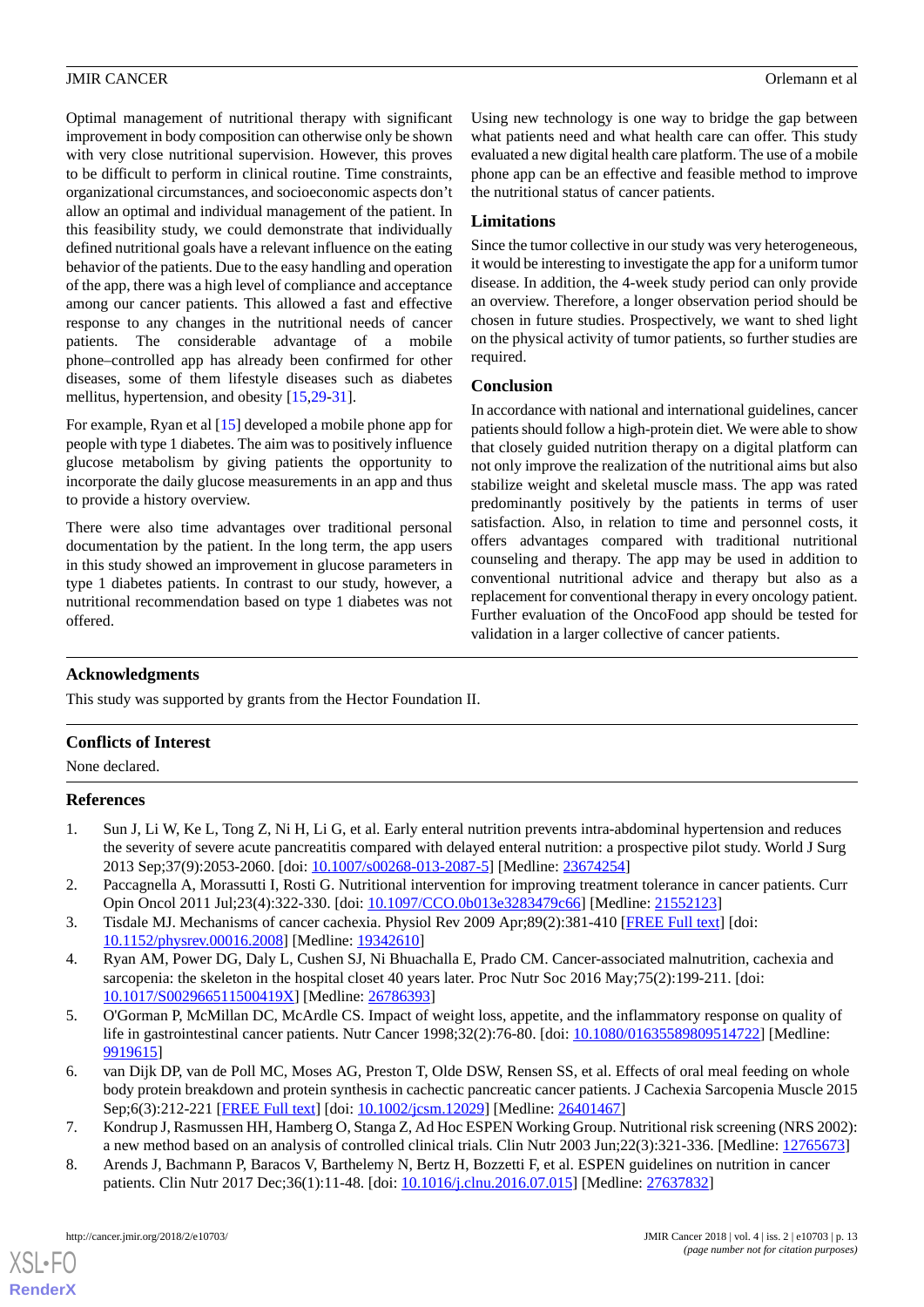- <span id="page-13-0"></span>9. Silander E, Nyman J, Hammerlid E. An exploration of factors predicting malnutrition in patients with advanced head and neck cancer. Laryngoscope 2013 Oct;123(10):2428-2434. [doi: [10.1002/lary.23877](http://dx.doi.org/10.1002/lary.23877)] [Medline: [23918730\]](http://www.ncbi.nlm.nih.gov/entrez/query.fcgi?cmd=Retrieve&db=PubMed&list_uids=23918730&dopt=Abstract)
- 10. Morton RP, Crowder VL, Mawdsley R, Ong E, Izzard M. Elective gastrostomy, nutritional status and quality of life in advanced head and neck cancer patients receiving chemoradiotherapy. ANZ J Surg 2009 Oct;79(10):713-718. [doi: [10.1111/j.1445-2197.2009.05056.x\]](http://dx.doi.org/10.1111/j.1445-2197.2009.05056.x) [Medline: [19878166\]](http://www.ncbi.nlm.nih.gov/entrez/query.fcgi?cmd=Retrieve&db=PubMed&list_uids=19878166&dopt=Abstract)
- 11. Locher JL, Bonner JA, Carroll WR, Caudell JJ, Keith JN, Kilgore ML, et al. Prophylactic percutaneous endoscopic gastrostomy tube placement in treatment of head and neck cancer: a comprehensive review and call for evidence-based medicine. JPEN J Parenter Enteral Nutr 2011 May;35(3):365-374. [doi: [10.1177/0148607110377097](http://dx.doi.org/10.1177/0148607110377097)] [Medline: [21527598\]](http://www.ncbi.nlm.nih.gov/entrez/query.fcgi?cmd=Retrieve&db=PubMed&list_uids=21527598&dopt=Abstract)
- <span id="page-13-2"></span><span id="page-13-1"></span>12. Richards DM, Tanikella R, Arora G, Guha S, Dekovich AA. Percutaneous endoscopic gastrostomy in cancer patients: predictors of 30-day complications, 30-day mortality, and overall mortality. Dig Dis Sci 2013 Mar;58(3):768-776. [doi: [10.1007/s10620-012-2397-8\]](http://dx.doi.org/10.1007/s10620-012-2397-8) [Medline: [23007733](http://www.ncbi.nlm.nih.gov/entrez/query.fcgi?cmd=Retrieve&db=PubMed&list_uids=23007733&dopt=Abstract)]
- <span id="page-13-3"></span>13. Gamper E, Giesinger JM, Oberguggenberger A, Kemmler G, Wintner LM, Gattringer K, et al. Taste alterations in breast and gynaecological cancer patients receiving chemotherapy: prevalence, course of severity, and quality of life correlates. Acta Oncol 2012 Apr;51(4):490-496. [doi: [10.3109/0284186X.2011.633554](http://dx.doi.org/10.3109/0284186X.2011.633554)] [Medline: [22129358](http://www.ncbi.nlm.nih.gov/entrez/query.fcgi?cmd=Retrieve&db=PubMed&list_uids=22129358&dopt=Abstract)]
- <span id="page-13-14"></span>14. Burke LE, Conroy MB, Sereika SM, Elci OU, Styn MA, Acharya SD, et al. The effect of electronic self-monitoring on weight loss and dietary intake: a randomized behavioral weight loss trial. Obesity (Silver Spring) 2011 Feb;19(2):338-344 [[FREE Full text](http://dx.doi.org/10.1038/oby.2010.208)] [doi: [10.1038/oby.2010.208](http://dx.doi.org/10.1038/oby.2010.208)] [Medline: [20847736\]](http://www.ncbi.nlm.nih.gov/entrez/query.fcgi?cmd=Retrieve&db=PubMed&list_uids=20847736&dopt=Abstract)
- 15. Ryan EA, Holland J, Stroulia E, Bazelli B, Babwik SA, Li H, et al. Improved A1C levels in type 1 diabetes with smartphone app use. Can J Diabetes 2017 Feb; 41(1): 33-40. [doi: 10.1016/j.jcjd. 2016.06.001] [Medline: [27570203](http://www.ncbi.nlm.nih.gov/entrez/query.fcgi?cmd=Retrieve&db=PubMed&list_uids=27570203&dopt=Abstract)]
- 16. Garnett C, Crane D, West R, Michie S, Brown J, Winstock A. User characteristics of a smartphone app to reduce alcohol consumption. Transl Behav Med 2017 Dec;7(4):845-853 [[FREE Full text\]](http://europepmc.org/abstract/MED/28315201) [doi: [10.1007/s13142-017-0477-1](http://dx.doi.org/10.1007/s13142-017-0477-1)] [Medline: [28315201](http://www.ncbi.nlm.nih.gov/entrez/query.fcgi?cmd=Retrieve&db=PubMed&list_uids=28315201&dopt=Abstract)]
- <span id="page-13-4"></span>17. Jimoh F, Lund EK, Harvey LJ, Frost C, Lay WJ, Roe MA, et al. Comparing diet and exercise monitoring using smartphone app and paper diary: a two-phase intervention study. JMIR Mhealth Uhealth 2018 Jan 15;6(1):e17 [\[FREE Full text\]](http://mhealth.jmir.org/2018/1/e17/) [doi: [10.2196/mhealth.7702](http://dx.doi.org/10.2196/mhealth.7702)] [Medline: [29335239](http://www.ncbi.nlm.nih.gov/entrez/query.fcgi?cmd=Retrieve&db=PubMed&list_uids=29335239&dopt=Abstract)]
- <span id="page-13-5"></span>18. Gabrielli S, Dianti M, Maimone R, Betta M, Filippi L, Ghezzi M, et al. Design of a mobile app for nutrition education (trec-lifestyle) and formative evaluation with families of overweight children. JMIR Mhealth Uhealth 2017 Apr 13;5(4):e48 [[FREE Full text](http://mhealth.jmir.org/2017/4/e48/)] [doi: [10.2196/mhealth.7080\]](http://dx.doi.org/10.2196/mhealth.7080) [Medline: [28408361](http://www.ncbi.nlm.nih.gov/entrez/query.fcgi?cmd=Retrieve&db=PubMed&list_uids=28408361&dopt=Abstract)]
- 19. Ockenga J, Valentini L. Review article: anorexia and cachexia in gastrointestinal cancer. Aliment Pharmacol Ther 2005 Oct 01;22(7):583-594 [[FREE Full text](https://doi.org/10.1111/j.1365-2036.2005.02628.x)] [doi: [10.1111/j.1365-2036.2005.02628.x\]](http://dx.doi.org/10.1111/j.1365-2036.2005.02628.x) [Medline: [16181298\]](http://www.ncbi.nlm.nih.gov/entrez/query.fcgi?cmd=Retrieve&db=PubMed&list_uids=16181298&dopt=Abstract)
- <span id="page-13-6"></span>20. Mercadal-Orfila G, Lluch-Taltavull J, Campillo-Artero C, Torrent-Quetglas M. Association between nutritional risk based on the NRS-2002 test and hospital morbidity and mortality. Nutr Hosp 2012;27(4):1248-1254. [doi: [10.3305/nh.2012.27.4.5791\]](http://dx.doi.org/10.3305/nh.2012.27.4.5791) [Medline: [23165569\]](http://www.ncbi.nlm.nih.gov/entrez/query.fcgi?cmd=Retrieve&db=PubMed&list_uids=23165569&dopt=Abstract)
- <span id="page-13-8"></span><span id="page-13-7"></span>21. Orell-Kotikangas H, Österlund P, Saarilahti K, Ravasco P, Schwab U, Mäkitie AA. NRS-2002 for pre-treatment nutritional risk screening and nutritional status assessment in head and neck cancer patients. Support Care Cancer 2015 Jun;23(6):1495-1502. [doi: [10.1007/s00520-014-2500-0\]](http://dx.doi.org/10.1007/s00520-014-2500-0) [Medline: [25370893](http://www.ncbi.nlm.nih.gov/entrez/query.fcgi?cmd=Retrieve&db=PubMed&list_uids=25370893&dopt=Abstract)]
- <span id="page-13-9"></span>22. Heseker H, Heseker B. Die Nährwerttabelle 2016. Neustadt an der Weinstraße: Neuer Umschau Buchverlag; 2017.
- <span id="page-13-10"></span>23. Norman K, Stobäus N, Pirlich M, Bosy-Westphal A. Bioelectrical phase angle and impedance vector analysis—clinical relevance and applicability of impedance parameters. Clin Nutr 2012 Dec;31(6):854-861. [doi: [10.1016/j.clnu.2012.05.008\]](http://dx.doi.org/10.1016/j.clnu.2012.05.008) [Medline: [22698802](http://www.ncbi.nlm.nih.gov/entrez/query.fcgi?cmd=Retrieve&db=PubMed&list_uids=22698802&dopt=Abstract)]
- <span id="page-13-11"></span>24. Bosy-Westphal A, Danielzik S, Dörhöfer R, Later W, Wiese S, Müller MJ. Phase angle from bioelectrical impedance analysis: population reference values by age, sex, and body mass index. JPEN J Parenter Enteral Nutr 2006;30(4):309-316. [doi: [10.1177/0148607106030004309](http://dx.doi.org/10.1177/0148607106030004309)] [Medline: [16804128\]](http://www.ncbi.nlm.nih.gov/entrez/query.fcgi?cmd=Retrieve&db=PubMed&list_uids=16804128&dopt=Abstract)
- <span id="page-13-12"></span>25. Julious SA. Sample size of 12 per group rule of thumb for a pilot study. Pharmaceut. Statist 2005 Oct;4(4):287-291. [doi: [10.1002/pst.185\]](http://dx.doi.org/10.1002/pst.185)
- <span id="page-13-13"></span>26. Schalk P, Kohl M, Herrmann HJ, Schwappacher R, Rimmele ME, Buettner A, et al. Influence of cancer and acute inflammatory disease on taste perception: a clinical pilot study. Support Care Cancer 2018 Mar;26(3):843-851 [[FREE Full](http://europepmc.org/abstract/MED/28948404) [text](http://europepmc.org/abstract/MED/28948404)] [doi: [10.1007/s00520-017-3898-y\]](http://dx.doi.org/10.1007/s00520-017-3898-y) [Medline: [28948404](http://www.ncbi.nlm.nih.gov/entrez/query.fcgi?cmd=Retrieve&db=PubMed&list_uids=28948404&dopt=Abstract)]
- <span id="page-13-15"></span>27. Coughlin SS, Besenyi GM, Bowen D, De Leo G. Development of the Physical activity and Your Nutrition for Cancer (PYNC) smartphone app for preventing breast cancer in women. Mhealth 2017;3:5 [\[FREE Full text\]](http://dx.doi.org/10.21037/mhealth.2017.02.02) [doi: [10.21037/mhealth.2017.02.02](http://dx.doi.org/10.21037/mhealth.2017.02.02)] [Medline: [28293621](http://www.ncbi.nlm.nih.gov/entrez/query.fcgi?cmd=Retrieve&db=PubMed&list_uids=28293621&dopt=Abstract)]
- 28. Jibb LA, Stevens B, Nathan PC, Seto E, Cafazzo J, Johnston D, et al. Implementation and preliminary effectiveness of a real-time pain management smartphone app for adolescents with cancer: a multicenter pilot clinical study. Pediatr Blood Cancer 2017 Oct;64(10). [doi: [10.1002/pbc.26554](http://dx.doi.org/10.1002/pbc.26554)] [Medline: [28423223](http://www.ncbi.nlm.nih.gov/entrez/query.fcgi?cmd=Retrieve&db=PubMed&list_uids=28423223&dopt=Abstract)]
- 29. Finkelstein J, Bedra M, Li X, Wood J, Ouyang P. Mobile app to reduce inactivity in sedentary overweight women. Stud Health Technol Inform 2015;216:89-92. [Medline: [26262016](http://www.ncbi.nlm.nih.gov/entrez/query.fcgi?cmd=Retrieve&db=PubMed&list_uids=26262016&dopt=Abstract)]
- 30. Johnston N, Bodegard J, Jerström S, Åkesson J, Brorsson H, Alfredsson J, et al. Effects of interactive patient smartphone support app on drug adherence and lifestyle changes in myocardial infarction patients: a randomized study. Am Heart J 2016 Aug;178:85-94 [[FREE Full text](https://linkinghub.elsevier.com/retrieve/pii/S0002-8703(16)30062-X)] [doi: [10.1016/j.ahj.2016.05.005\]](http://dx.doi.org/10.1016/j.ahj.2016.05.005) [Medline: [27502855\]](http://www.ncbi.nlm.nih.gov/entrez/query.fcgi?cmd=Retrieve&db=PubMed&list_uids=27502855&dopt=Abstract)

[XSL](http://www.w3.org/Style/XSL)•FO **[RenderX](http://www.renderx.com/)**